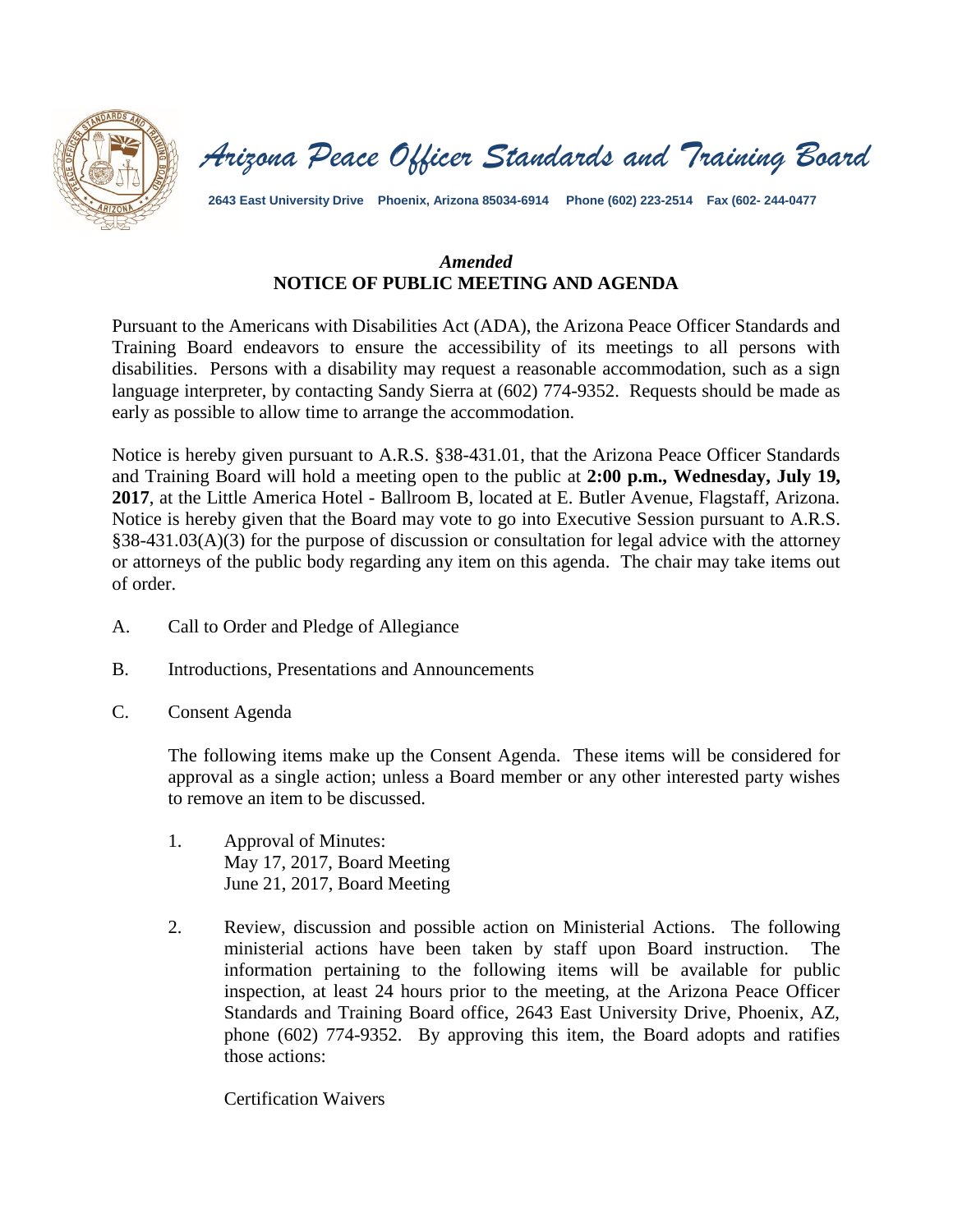- 3. Review, discussion and possible action on Income & Expense Statement for May 2017
- D. Executive Director's Report

The Board may receive updates on any of the following Report items; it may discuss, provide direction or ask questions of the Executive Director on any of these items. The order of the Report is at the discretion of the Executive Director and the Chairman and may be revisited at any time during the meeting.

- 1. Budget Update (including expenditures and revenues).
- 2. Communications with law enforcement associations, groups and agencies.
- 3. Personnel and staffing.
- E. Legislative Update

The Board will receive updates on enabling statute changes and on the progress of Bills of interest to the Board; it may provide direction to the Executive Director concerning positions to take on any legislation impacting the Board's authority or duties.

F. Summary of Current Events that affect the Arizona Peace Officer Standards and Training Board (AZ POST).

This is the time for the Chair or Executive Director to give a brief summary on current events that affect the Board. It is informational only and no discussion may occur.

- G. Review, Discussion and Possible Action on a petition from the Graham County Sheriff's Office for a determination that applicant Justin T. Mills' drug use was experimental.
- H. Reports

The Board may receive updates on any of the following Report items; it may discuss or ask questions of the presenter on any of these items.

- 1. Department of Corrections The Director or designee will report on the state of recruitment, retention and academy classes for correctional officers.
- 2. In-Service Training The Training Manager will report on ongoing training programs provided to law enforcement officers throughout the state.
- 3. Basic Training Academy Commanders or staff will report on numbers of cadets, classes, capital projects and any suggested topics for future Board consideration.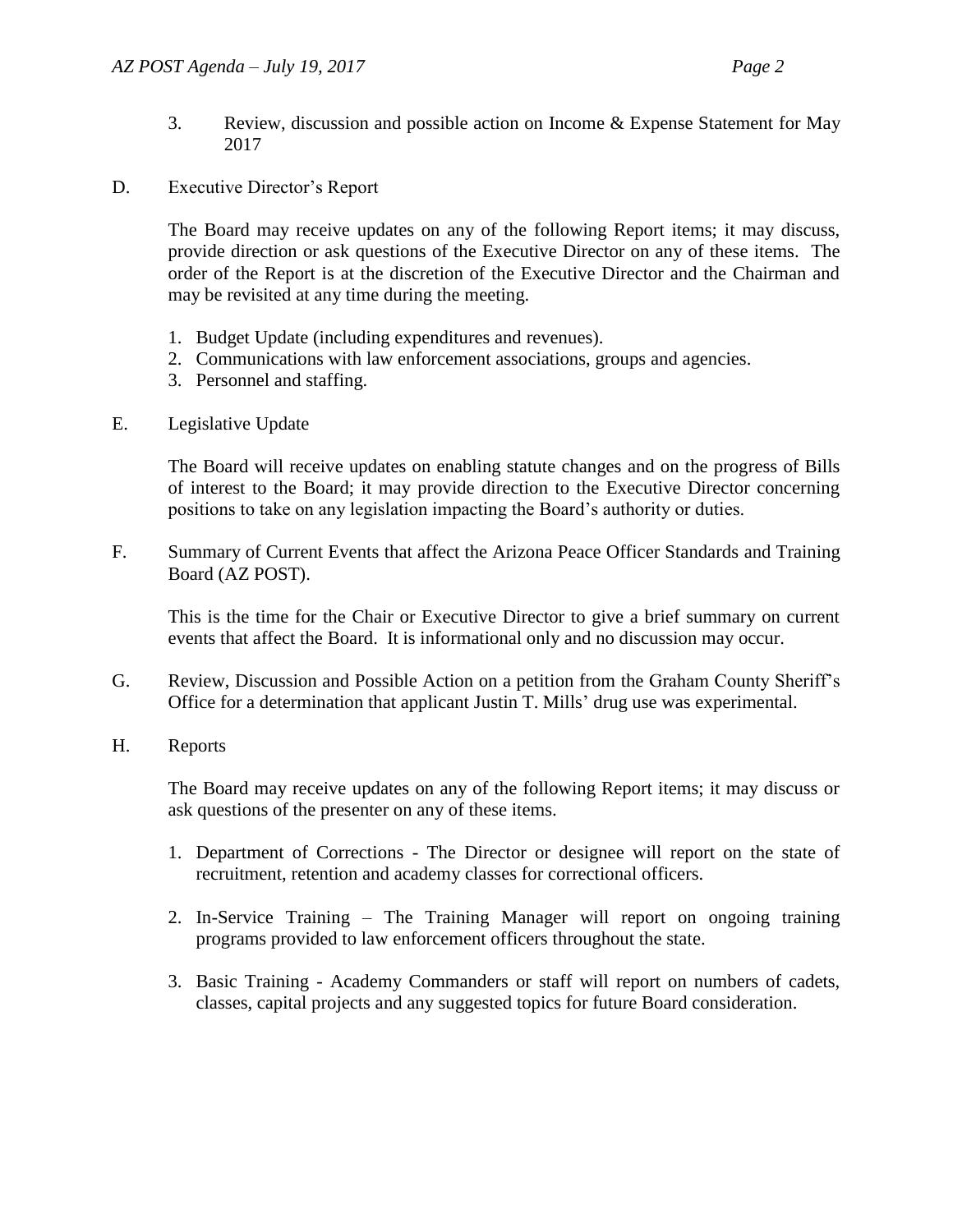## I. Final Action Cases – Review, Discussion and Possible Action

*Accept, Reject, or Modify proposed Consent Agreements on the following cases*:

| 1. Christopher A. Bender | 16-181 San Carlos Tribal Police Department   |
|--------------------------|----------------------------------------------|
| 2. Alfredo Campa         | 17-091 San Luis Police Department            |
| 3. Jonathan R. Clements  | 17-049 Globe Police Department               |
| 4. Kelsey C. Fortnam     | 15-012 Mesa Police Department                |
| 5. Stacey P. Huff        | 17-001 La Paz County Sheriff's Office        |
| 6. Salvador Panuco       | 17-070 Tonto Apache Tribal Police Department |
| 7. Edward W. Tucker      | 17-025 AZ Department of Public Safety        |

*Accept the Certified Judgment from the Court and vote on appropriate disposition on the following cases:*

| 8. Kyle D. Davidson  | 15-137 AZ Department of Transportation-ECD |
|----------------------|--------------------------------------------|
| 9. Richard R. Tucker | 15-179 Phoenix Police Department           |

*Accept, Reject, or Modify the Findings of Fact and Conclusions of Law and vote on appropriate disposition on the following cases:*

| 10. Jorge Aguilar       | 17-001 Surprise Police Department       |
|-------------------------|-----------------------------------------|
| 11. Jacob D. Brinkley   | 16-166 Greenlee County Sheriff's Office |
| 12. Joel A. Christensen | 16-124 Pima County Sheriff's Department |

### J. New Cases – Review, Discussion and Possible Action

| 1. Jaime B. Guerrero  | 15-153 AZ Department of Public Safety  |
|-----------------------|----------------------------------------|
| 2. Joel L. Bartlett   | 17-065 Phoenix Police Department       |
| 3. Leroy F. Potter    | 17-032 Phoenix Police Department       |
| 4. Alan R. Blume      | 15-150 Scottsdale Police Department    |
| 5. Jason J. Drogsvold | 16-056 Cochise County Sheriff's Office |
| 6. Julie D. Drogsvold | 16-057 Cochise County Sheriff's Office |
| 7. Oscar R. Ortega    | 15-164 Douglas Police Department       |
|                       |                                        |

*Accept, Reject, or Modify proposed Motion for Reconsideration on the following case*:

| 8. Walker S. Morgan |  | 17-046 Pinal County Sheriff's Office |
|---------------------|--|--------------------------------------|
|                     |  |                                      |

### K. Call to the Public

The Board has jurisdiction over standards, training and discipline of peace officers relating to their duties to enforce the laws of this state and the political subdivisions of this state. Members of the public are permitted to speak for no more than five minutes each on any matter that is within the Board's jurisdiction.